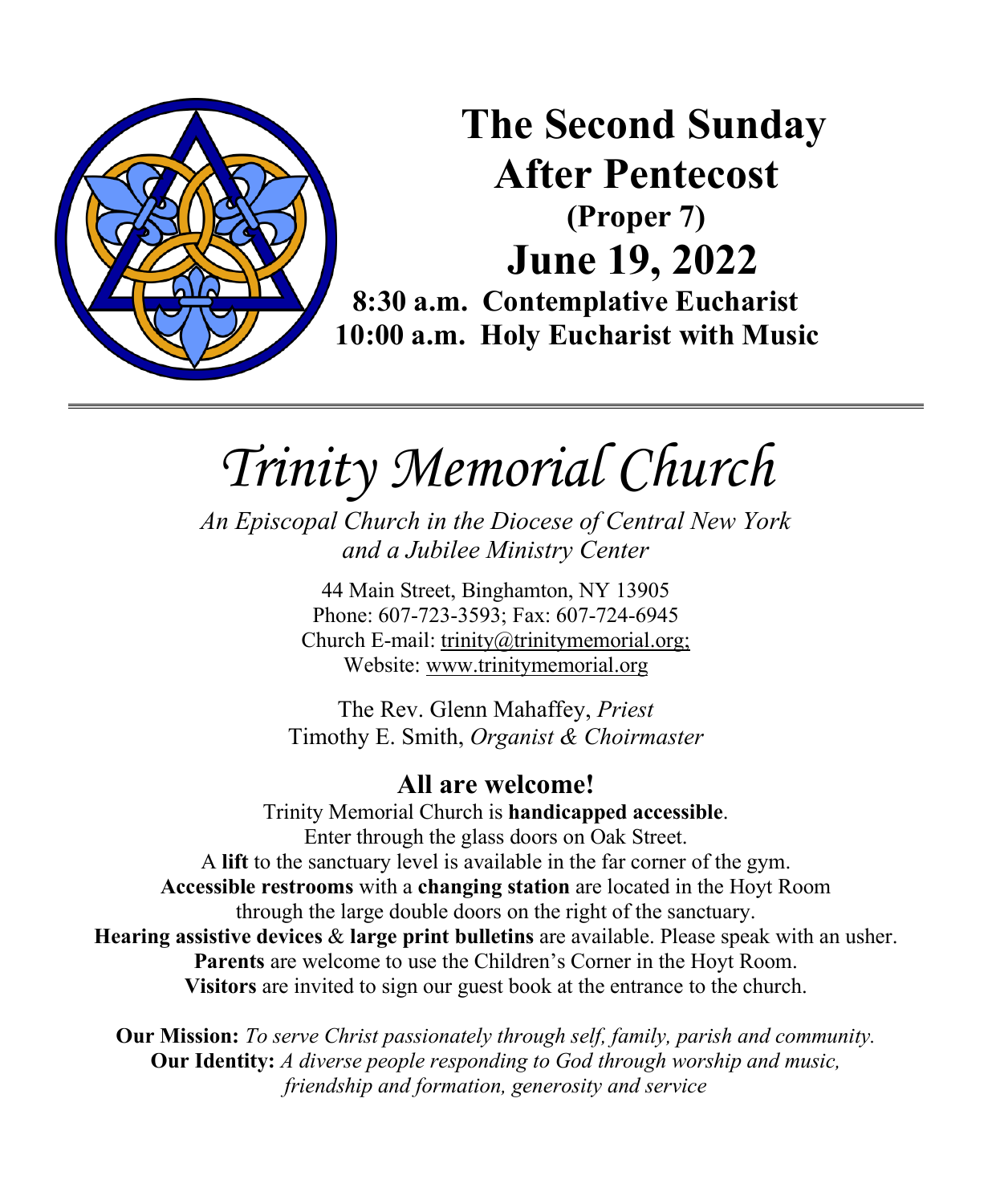# **The Gathering**

**Johann Krebs** 

#### **Welcome and Announcements**

*Please note that the text in bold italics is said by the whole congregation and the hymns are found in the blue Hymnal 1982 in the pews.* 

| $Hymn$ 372 |  | Praise to the Living God | Leoni |
|------------|--|--------------------------|-------|
|------------|--|--------------------------|-------|

# **Opening Acclamation and Collect for Purity**

*Priest* Blessed be God: Father, Son, and Holy Spirit *People And blessed be God's kingdom, now and for ever. Amen. Priest* Let us pray.

Almighty God, to you all hearts are open, all desires known, and from you no secrets are hid: Cleanse the thoughts of our hearts by the inspiration of your Holy Spirit, that we may perfectly love you, and worthily magnify your holy Name; through Christ our Lord. *Amen.*

*8:30 service says Kyrie*

| Priest | Lord have mercy    |
|--------|--------------------|
| People | Christ have mercy. |
| Priest | Lord have mercy    |

**10am**

**Gloria S-280** Robert Powell

*Glory to god in the highest, and peace to his people on earth. Lord God, heavenly King, almighty God and Father, we worship you, we give you thanks, we praise you for your glory. Lord Jesus Christ, only Son of the Father, Lord God, Lamb of God, you take away the sin of the world: have mercy on us; you are seated at the right hand of the Father: receive our prayer.*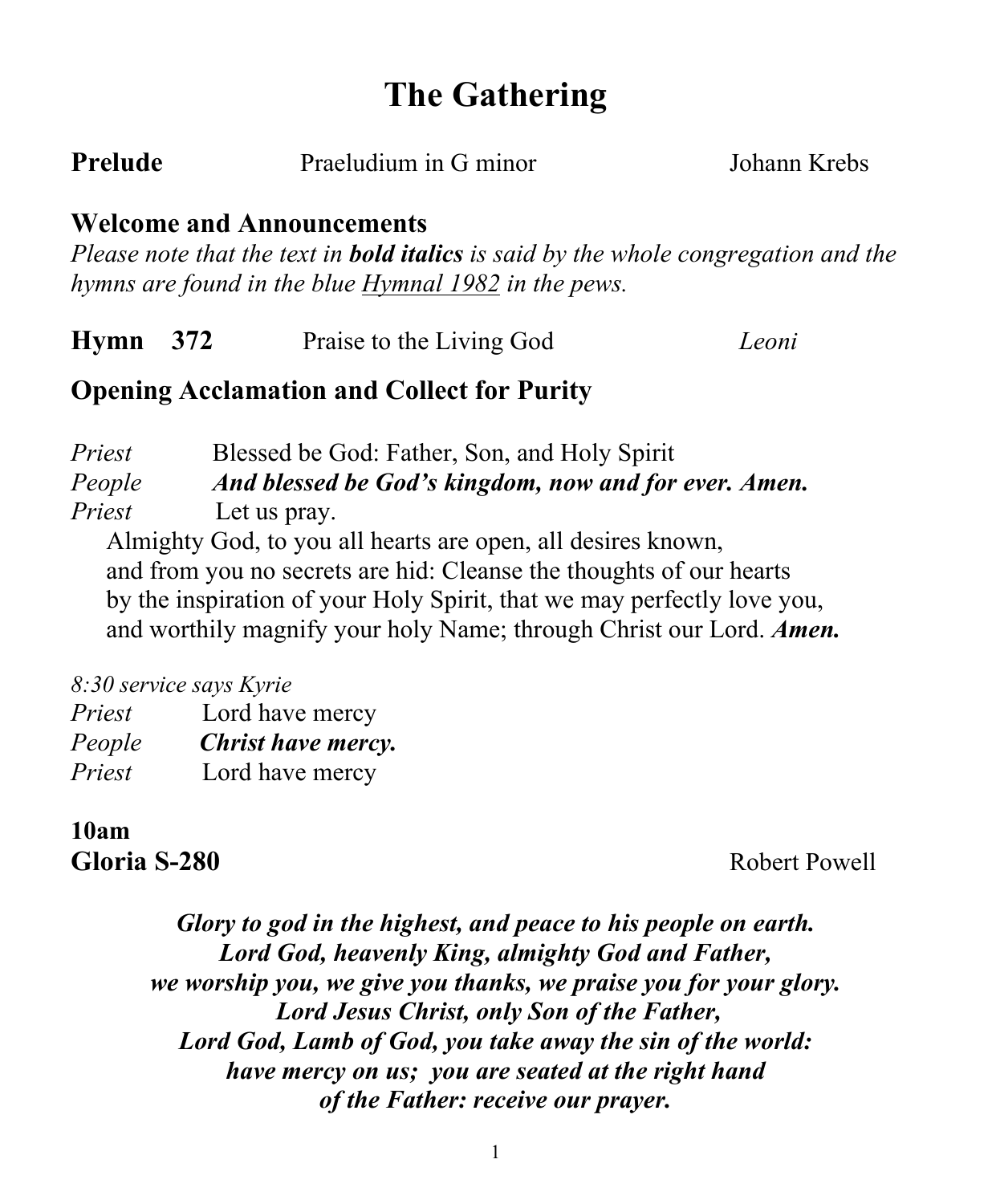*For you alone are the Holy One, you alone are the Lord, you alone are the Most High, Jesus Christ, with the Holy Spirit, in the glory of God the Father, Amen.*

#### **The Collect of the Day**

*Priest* The Lord be with you. *People And also with you. Priest* Let us pray

O Lord, make us have perpetual love and reverence for your holy Name, for you never fail to help and govern those whom you have set upon the sure foundation of your loving--kindness; through Jesus Christ our Lord, who lives and reigns with you and the Holy Spirit, one God, for ever and ever. *Amen.*

# **The Lessons**

# **The First Lesson: 1 Kings 19:1-15a**

Ahab told Jezebel all that Elijah had done, and how he had killed all the prophets with the sword. Then Jezebel sent a messenger to Elijah, saying, "So may the gods do to me, and more also, if I do not make your life like the life of one of them by this time tomorrow." Then he was afraid; he got up and fled for his life, and came to Beer-sheba, which belongs to Judah; he left his servant there.

But he himself went a day's journey into the wilderness, and came and sat down under a solitary broom tree. He asked that he might die: "It is enough; now, O LORD, take away my life, for I am no better than my ancestors." Then he lay down under the broom tree and fell asleep. Suddenly an angel touched him and said to him, "Get up and eat." He looked, and there at his head was a cake baked on hot stones, and a jar of water. He ate and drank, and lay down again. The angel of the LORD came a second time, touched him, and said, "Get up and eat, otherwise the journey will be too much for you." He got up, and ate and drank; then he went in the strength of that food forty days and forty nights to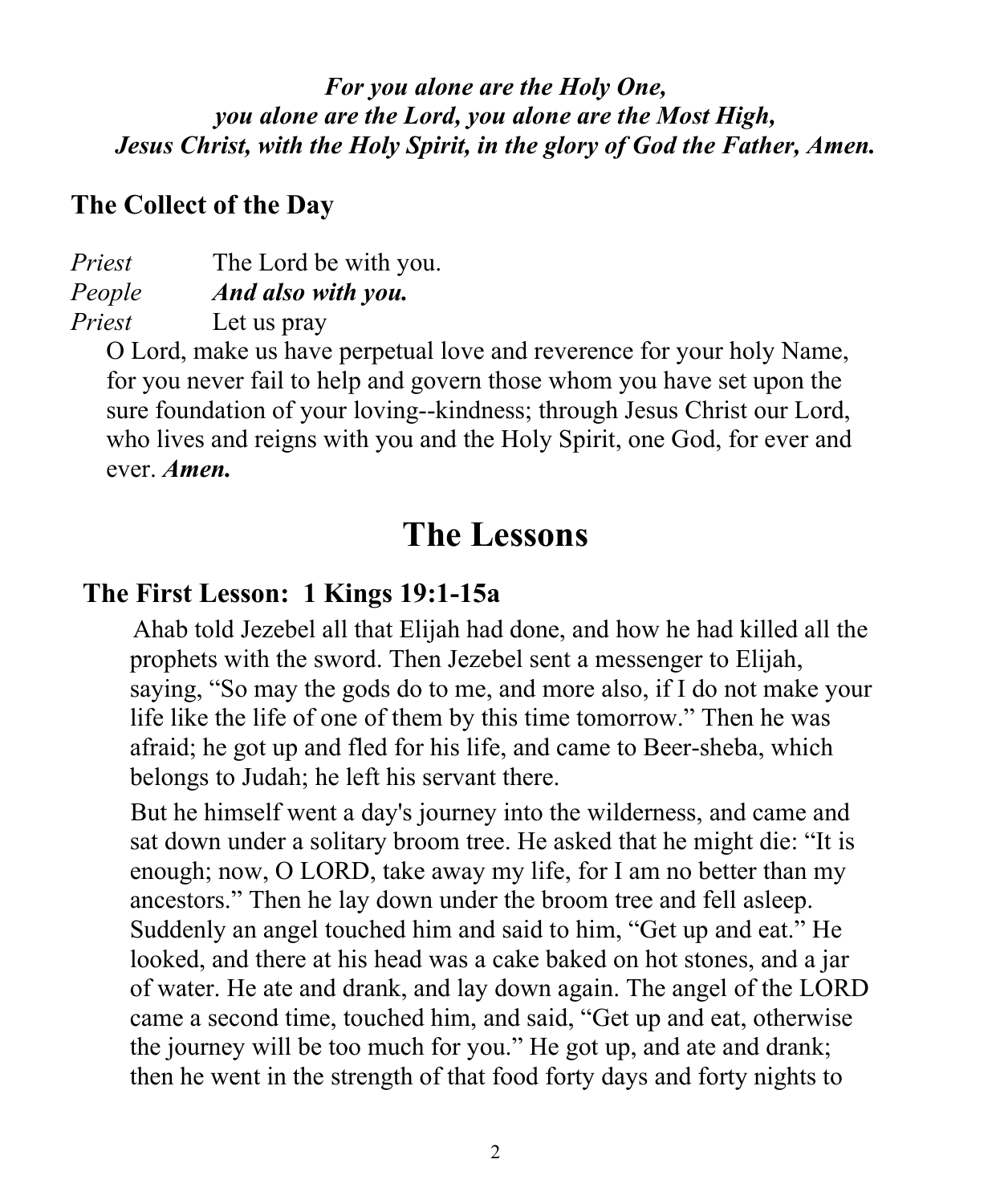Horeb the mount of God. At that place he came to a cave, and spent the night there.

Then the word of the LORD came to him, saying, "What are you doing here, Elijah?" He answered, "I have been very zealous for the LORD, the God of hosts; for the Israelites have forsaken your covenant, thrown down your altars, and killed your prophets with the sword. I alone am left, and they are seeking my life, to take it away."

He said, "Go out and stand on the mountain before the LORD, for the LORD is about to pass by." Now there was a great wind, so strong that it was splitting mountains and breaking rocks in pieces before the LORD, but the LORD was not in the wind; and after the wind an earthquake, but the LORD was not in the earthquake; and after the earthquake a fire, but the LORD was not in the fire; and after the fire a sound of sheer silence. When Elijah heard it, he wrapped his face in his mantle and went out and stood at the entrance of the cave. Then there came a voice to him that said, "What are you doing here, Elijah?" He answered, "I have been very zealous for the LORD, the God of hosts; for the Israelites have forsaken your covenant, thrown down your altars, and killed your prophets with the sword. I alone am left, and they are seeking my life, to take it away." Then the LORD said to him, "Go, return on your way to the wilderness of Damascus."

*Lector* The Word of the Lord. *People Thanks be to God*

# **8:30 am**

#### **Psalm 42**

1 As the deer longs for the water-brooks, \* so longs my soul for you, O God. 2 My soul is athirst for God, athirst for the living God; \* when shall I come to appear before the presence of God? 3 My tears have been my food day and night, \* while all day long they say to me, "Where now is your God?" 4 I pour out my soul when I think on these things: \* how I went with the multitude and led them into the house of God,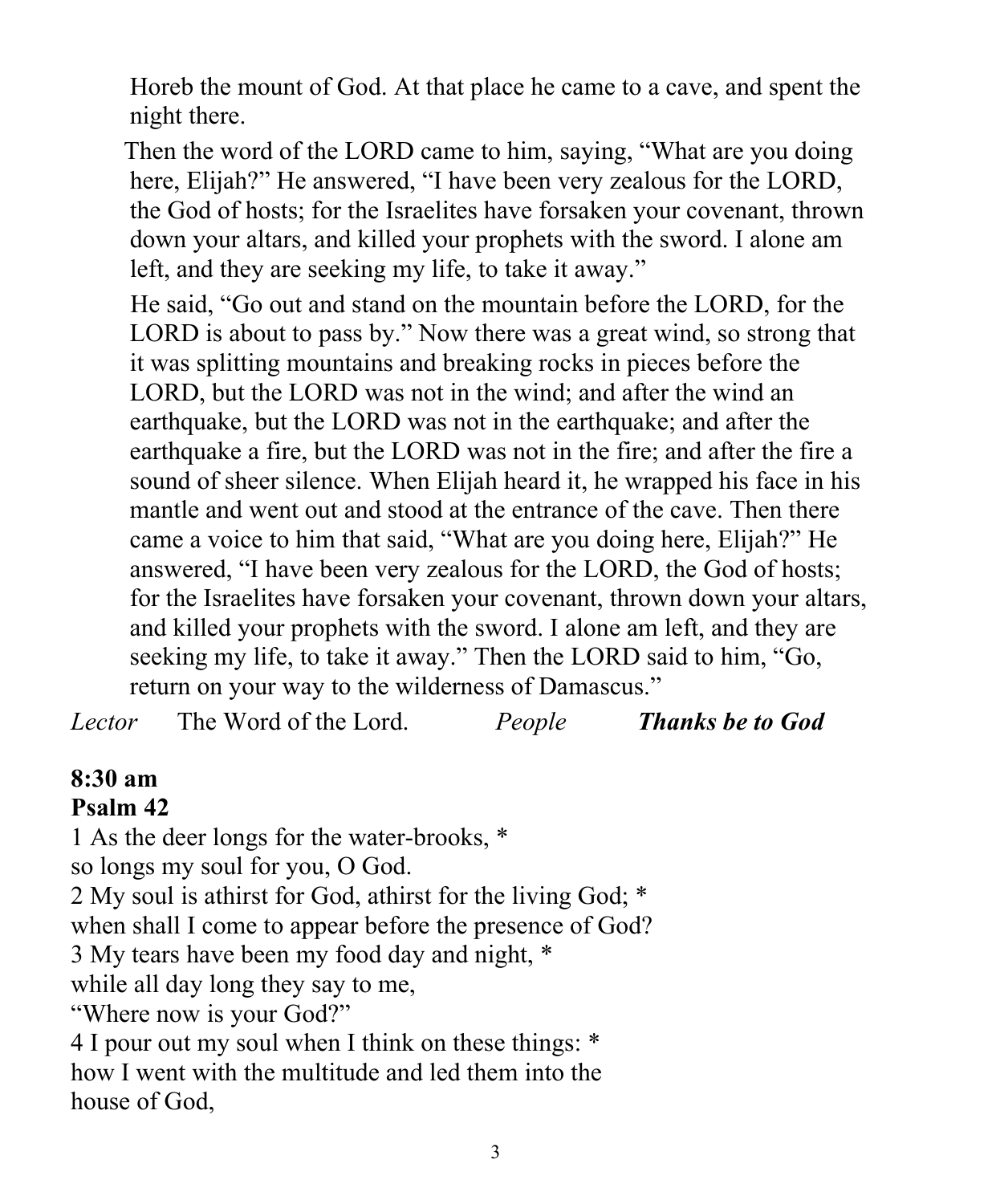5 With the voice of praise and thanksgiving, \* among those who keep holy-day. 6 Why are you so full of heaviness, O my soul? \* and why are you so disquieted within me? 7 Put your trust in God; \* for I will yet give thanks to him, who is the help of my countenance, and my God. 8 My soul is heavy within me; \* therefore I will remember you from the land of Jordan, and from the peak of Mizar among the heights of Hermon. 9 One deep calls to another in the noise of your cataracts; \* all your rapids and floods have gone over me. 10 The Lord grants his loving-kindness in the daytime; \* in the night season his song is with me, a prayer to the God of my life. 11 I will say to the God of my strength, "Why have you forgotten me? \* and why do I go so heavily while the enemy oppresses me?" 12 While my bones are being broken, \* my enemies mock me to my face; 13 All day long they mock me \* and say to me, "Where now is your God?" 14 Why are you so full of heaviness, O my soul? \* and why are you so disquieted within me? 15 Put your trust in God; \* for I will yet give thanks to him, who is the help of my countenance, and my God.

#### *10:00 service*

**Hymn 658 As Longs the Deer for Cooling Streams** *Martyrdom Please remain seated to sing this paraphrase of Psalm 42*

# **The Second Reading**: **Galatians 3:23-29**

Now before faith came, we were imprisoned and guarded under the law until faith would be revealed. Therefore the law was our disciplinarian until Christ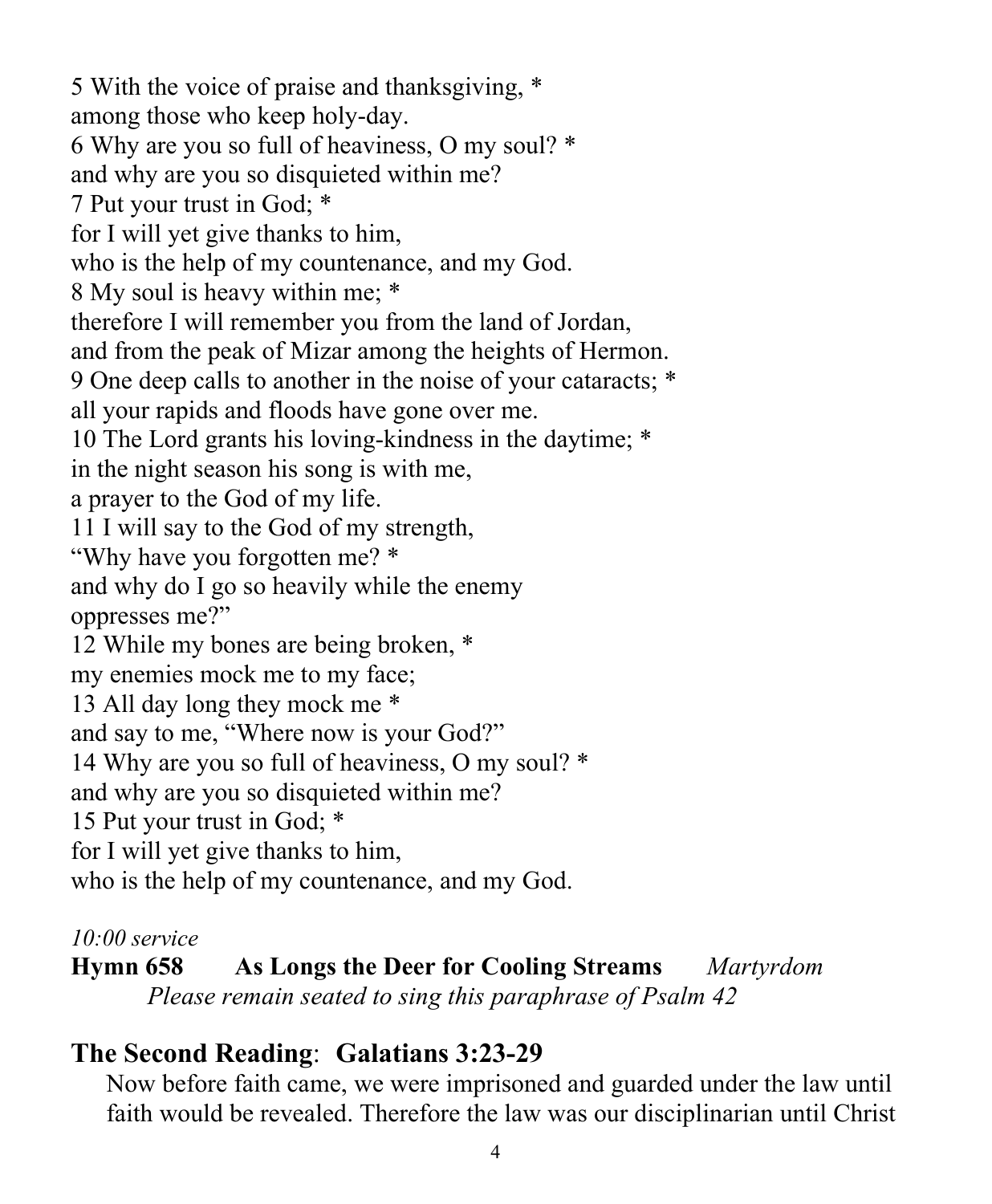came, so that we might be justified by faith. But now that faith has come, we are no longer subject to a disciplinarian, for in Christ Jesus you are all children of God through faith. As many of you as were baptized into Christ have clothed yourselves with Christ. There is no longer Jew or Greek, there is no longer slave or free, there is no longer male and female; for all of you are one in Christ Jesus. And if you belong to Christ, then you are Abraham's offspring, heirs according to the promise.

*Lector* The Word of the Lord. *People Thanks be to God.*

| Hymn 411 | O Bless the Lord, My Soul!                                  | <i>St. Thomas</i> |
|----------|-------------------------------------------------------------|-------------------|
| Priest   | The Holy Gospel of our Lord Jesus Christ according to Luke. |                   |
| People   | <b>Glory to you, Lord Christ.</b>                           |                   |

#### **The Holy Gospel: Luke 8:26-39**

Jesus and his disciples arrived at the country of the Gerasenes, which is opposite Galilee. As he stepped out on land, a man of the city who had demons met him. For a long time he had worn no clothes, and he did not live in a house but in the tombs. When he saw Jesus, he fell down before him and shouted at the top of his voice, "What have you to do with me, Jesus, Son of the Most High God? I beg you, do not torment me" -- for Jesus had commanded the unclean spirit to come out of the man. (For many times it had seized him; he was kept under guard and bound with chains and shackles, but he would break the bonds and be driven by the demon into the wilds.) Jesus then asked him, "What is your name?" He said, "Legion"; for many demons had entered him. They begged him not to order them to go back into the abyss. Now there on the hillside a large herd of swine was feeding; and the demons begged Jesus to let them enter these. So he gave them permission. Then the demons came out of the man and entered the swine, and the herd rushed down the steep bank into the lake and was drowned.

When the swineherds saw what had happened, they ran off and told it in the city and in the country. Then people came out to see what had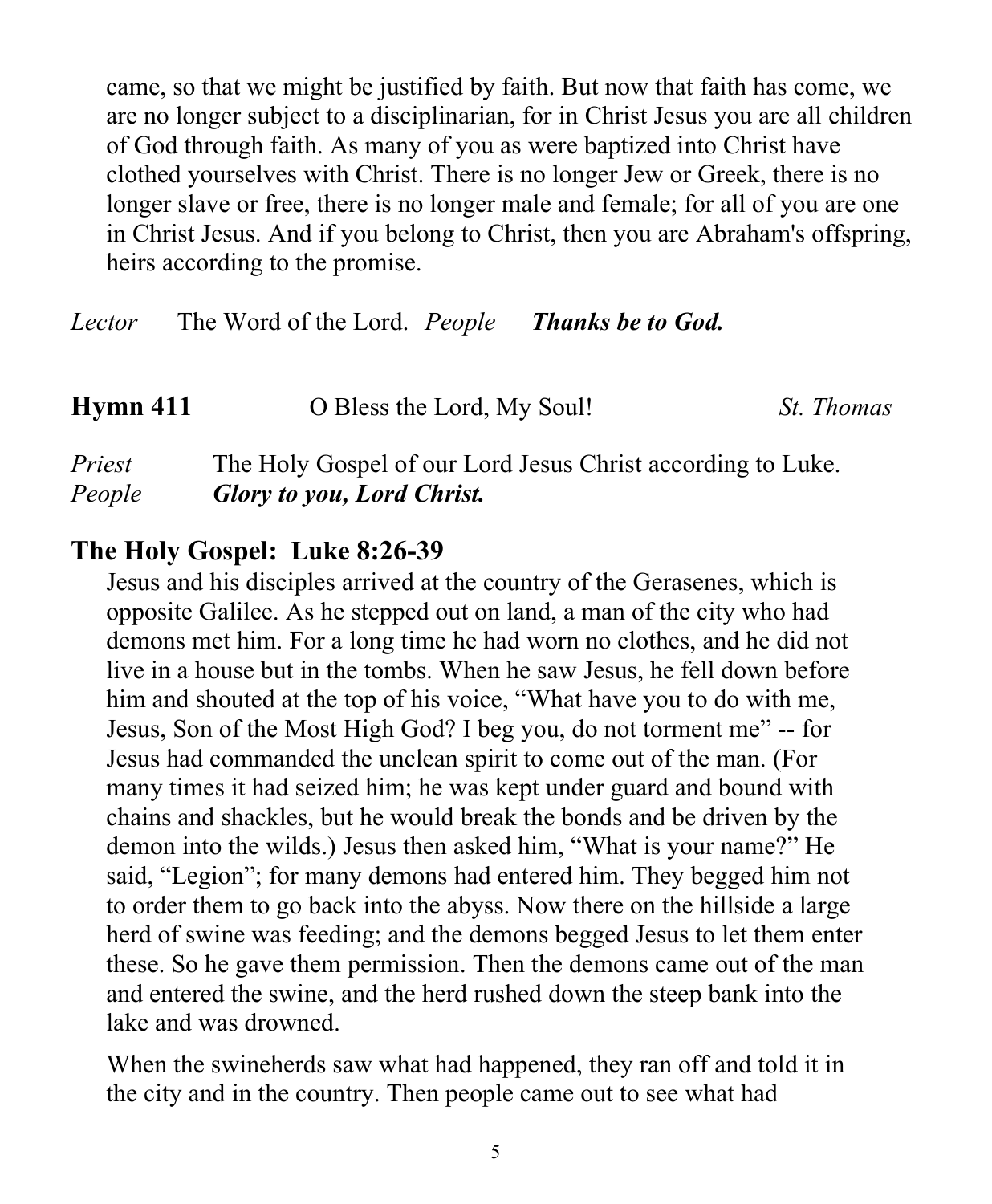happened, and when they came to Jesus, they found the man from whom the demons had gone sitting at the feet of Jesus, clothed and in his right mind. And they were afraid. Those who had seen it told them how the one who had been possessed by demons had been healed. Then all the people of the surrounding country of the Gerasenes asked Jesus to leave them; for they were seized with great fear. So he got into the boat and returned. The man from whom the demons had gone begged that he might be with him; but Jesus sent him away, saying, "Return to your home, and declare how much God has done for you." So he went away, proclaiming throughout the city how much Jesus had done for him.

*Priest* The Gospel of the Lord. *People Praise to you, Lord Christ.*

#### **Sermon The Rev. Glenn Mahaffey**

#### **The Nicene Creed**

*We believe in one God, the Father, the Almighty, maker of heaven and earth, of all that is, seen and unseen.*

*We believe in one Lord, Jesus Christ, the only Son of God, eternally begotten of the Father, God from God, Light from Light, true God from true God, begotten, not made, of one Being with the Father. Through him all things were made. For us and for our salvation he came down from heaven: by the power of the Holy Spirit he became incarnate from the Virgin Mary, and was made man. For our sake he was crucified under Pontius Pilate; he suffered death and was buried. On the third day he rose again in accordance with the Scriptures; he ascended into heaven and is seated at the right hand of the Father. He will come again in glory to judge the living and the dead, and his kingdom will have no end.*

*We believe in the Holy Spirit, the Lord, the giver of life,*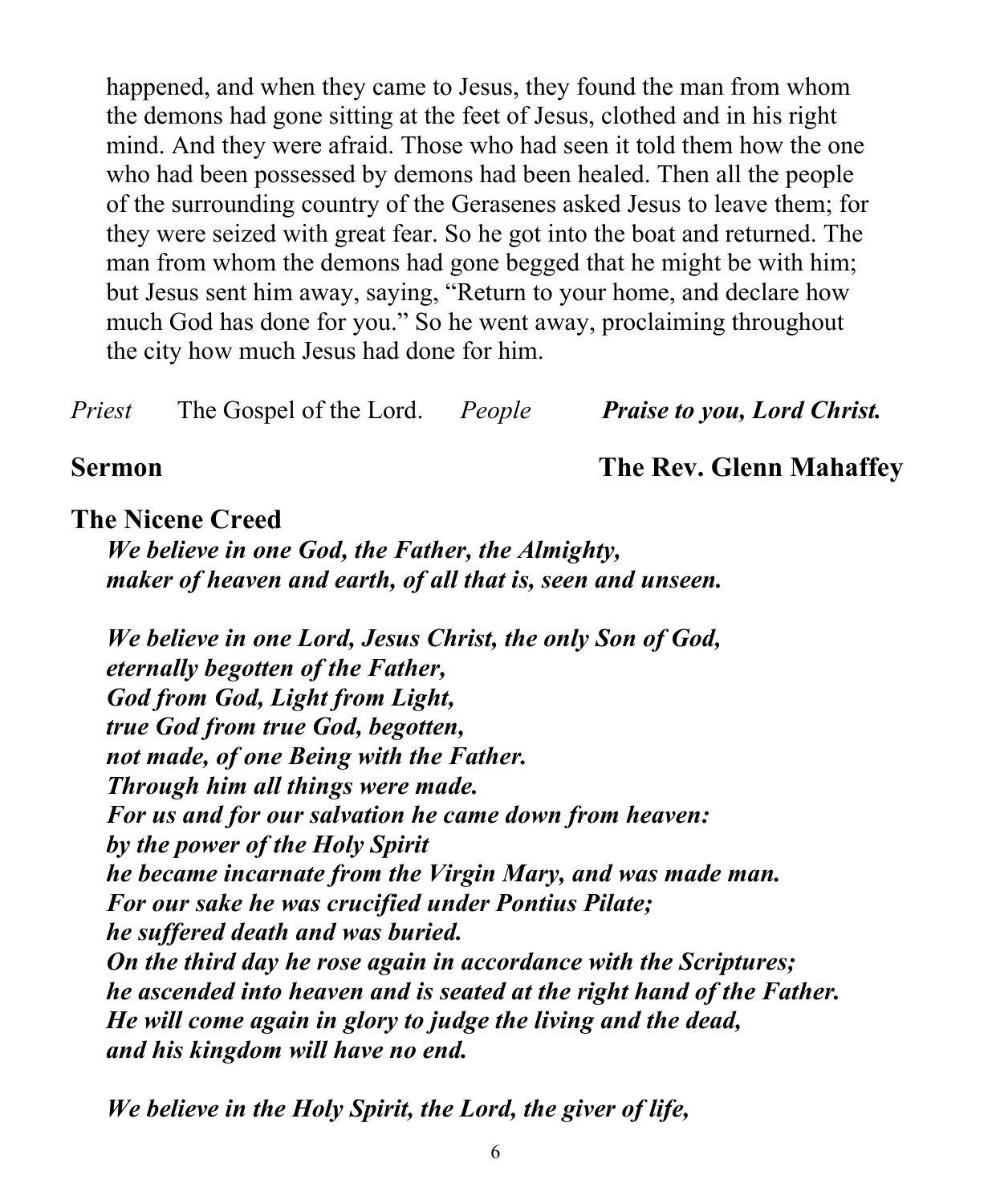*who proceeds from the Father and the Son. With the Father and the Son he is worshiped and glorified. He has spoken through the Prophets. We believe in one holy catholic and apostolic Church. We acknowledge one baptism for the forgiveness of sins. We look for the resurrection of the dead, and the life of the world to come. Amen.*

### **Prayers of the People**

Almighty and most merciful Father, you have called us to be your people through the gracious invitation of Your Son, Jesus Christ, fill us with your Holy Spirit and strengthen us on the journey you have set before us in this world. This is my prayer. *This is our prayer.* 

Show us your mercy, O Lord and grant us your salvation. Clothe your ministers with righteousness and let your people sing with joy. We pray that you would lead and inspire Michael, our Presiding Bishop and Dede, our Bishop, Glenn our Priest, and all lay ministers of this congregation, that we may work together to minister to the needs of your people, this is my prayer. *This is our prayer.* 

Give peace O Lord, in all the world; for only in you can we live in safety. Lord, keep this nation under your care; and guide us in the way of justice and truth, we pray for those who hold authority in our country, in our state and in our community, we pray for places that suffer from armed conflict or violence. *This is our prayer.* 

O Lord, let your way be known upon earth, your saving health among all nations. Let not the needy O Lord be forgotten, nor the hope of the poor be taken away. We pray especially for those in our parish: Ginny Nolan, Mary Lou Faust, Peter, Nancy Campbell, Michelle, Jeremy & Kristen, Virginia Chatterton, Bernice Georges, Kathy and Chucky, Lawrence, Milton Fortner, Rayleen, Patty Bloomer, Nelson Pereira, Michelle Dean, Eve & Steve, Carol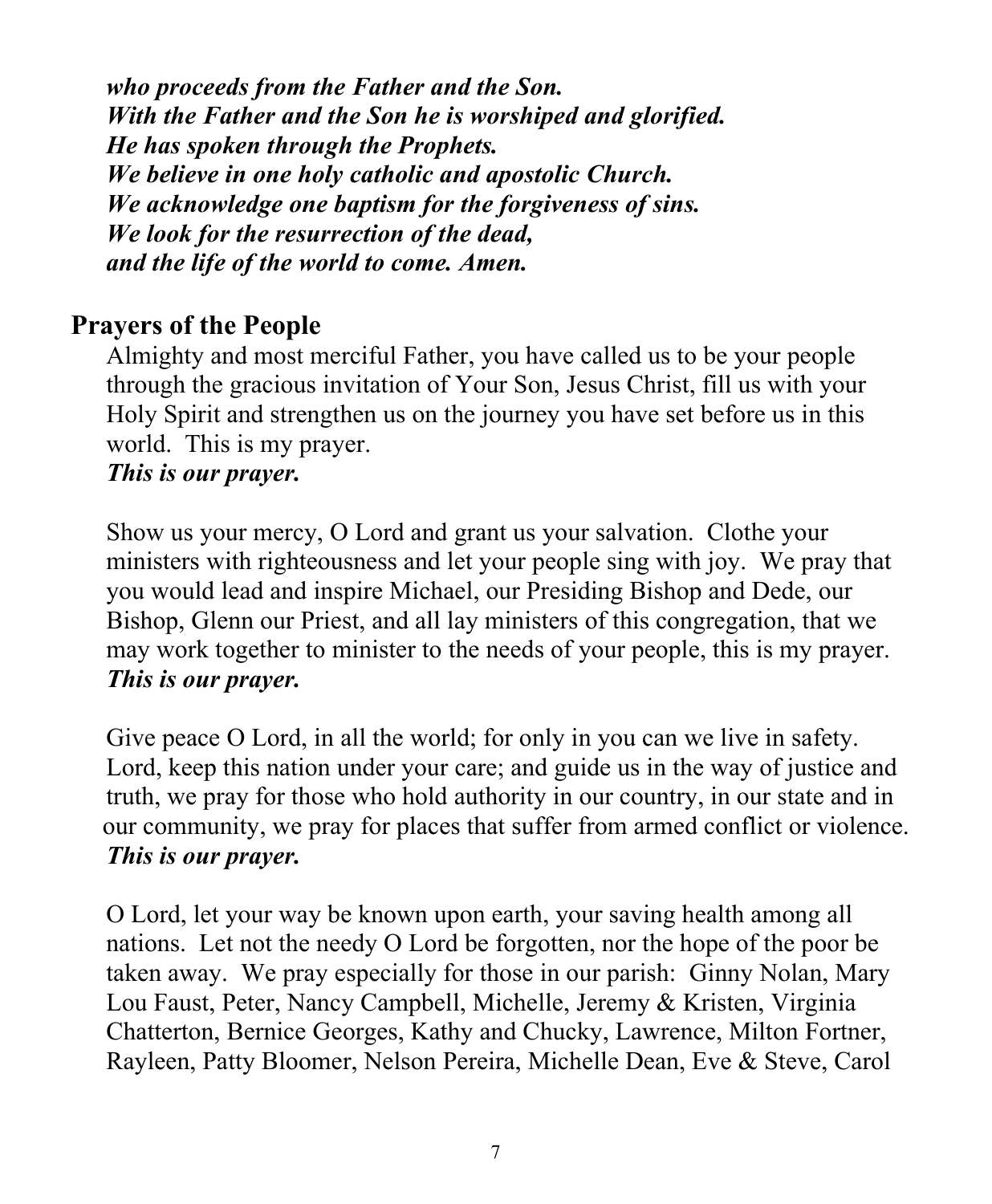Vanuga, Masha Britten, Diane Robinson and Jeff and Nicole. *Are there others?* This is my prayer. *This is our prayer.* 

Create in us clean hearts O God and sustain us with your Holy Spirit. We thank you for those who are celebrating birthdays this week: Steve Miller, Bruce Parmelee and Jo May Ives. We thank you for our graduates, Peter Hanes and Finbarr Huff. We also pray for those who are celebrating their wedding anniversaries: Debra & Robert Howe, Susan & Christopher Hanes and Edris Boyll-Kuzia and Bob Kuzia. We also give thanks for our fathers (*here please state the name of your father)* this is my prayer. *This is our prayer.* 

Rest eternal grant to those who have gone through the portal of death and become a part of your saints triumphant, we remember especially Samantha McMullen, Yuli Wexler, Catherine Gazda and David Patterson Jr. We also remember Tait Robertson, Dr. John Robertson & Jean Tait Robertson and Marjorie Tait in whose memory the flowers on the altar have been given *are there others?* let light perpetual shine upon them O Lord, and may their souls and the souls of all the faithful departed through the mercy of God rest in peace. This is my prayer. *This is our prayer.* 

We pray to you also for the forgiveness of our sins. *(Silence may be kept.)*

#### *Leader and People*

*Have mercy upon us, most merciful Father; in your compassion forgive us our sins, known and unknown, things done and left undone; and so uphold us by your Spirit that we may live and serve you in newness of life, to the honor and glory of your Name; through Jesus Christ our Lord. Amen.*

## **The Absolution**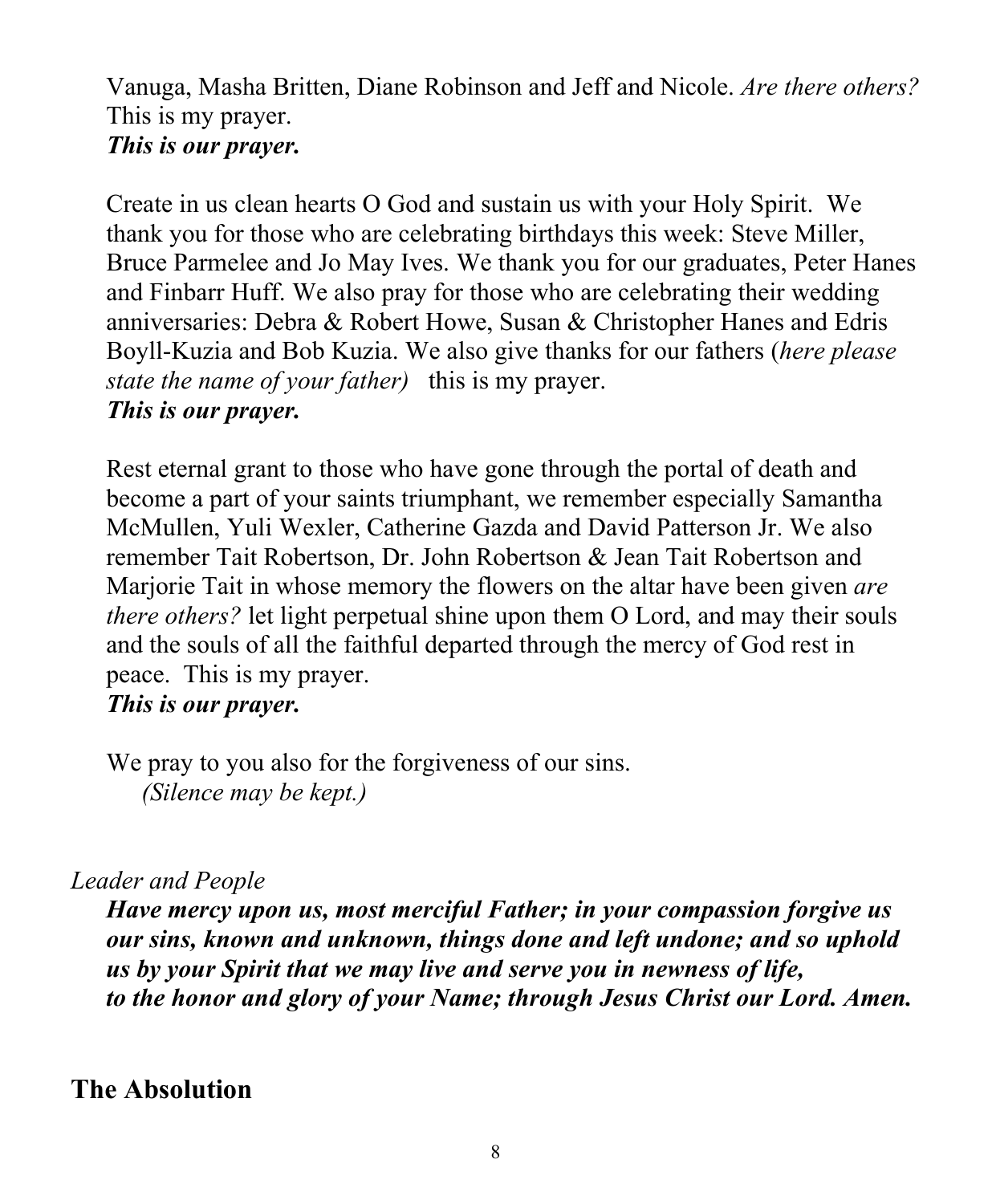**The Peace**

*Priest* The peace of the Lord be always with you. *People And also with you.*

# **The Holy Communion**

**Offertory** Et Exultavit (*Magnificat)**J.S. Bach Christina Taylor, soprano*

**The Great Thanksgiving** *(Eucharistic Prayer A) (BCP p. 362)*

**Doxology**

Praise God, from whom all blessings flow, Praise him, all creatures here, below, Praise him above ye heavenly host, Praise Father, Son, and Holy Ghost.

|        | <b>The Great Thanksgiving</b> ( <i>Eucharistic Prayer A</i> ) |
|--------|---------------------------------------------------------------|
| Priest | The Lord be with you.                                         |
| People | And also with you.                                            |
| Priest | Lift up your hearts.                                          |

| People | We lift them to the Lord. |
|--------|---------------------------|
|--------|---------------------------|

*Priest* Let us give thanks to the Lord our God.

*People It is right to give God thanks and praise.*

*Priest*

It is right, and a good and joyful thing, always and everywhere to give thanks to you, Father Almighty, Creator of heaven and earth.

For you are the source of light and life; You made us in your image, and called us to new life in Jesus Christ our Lord.

Therefore we praise you, joining our voices with Angels and Archangels and with all the company of heaven, who for ever sing this hymn to proclaim the glory of your Name: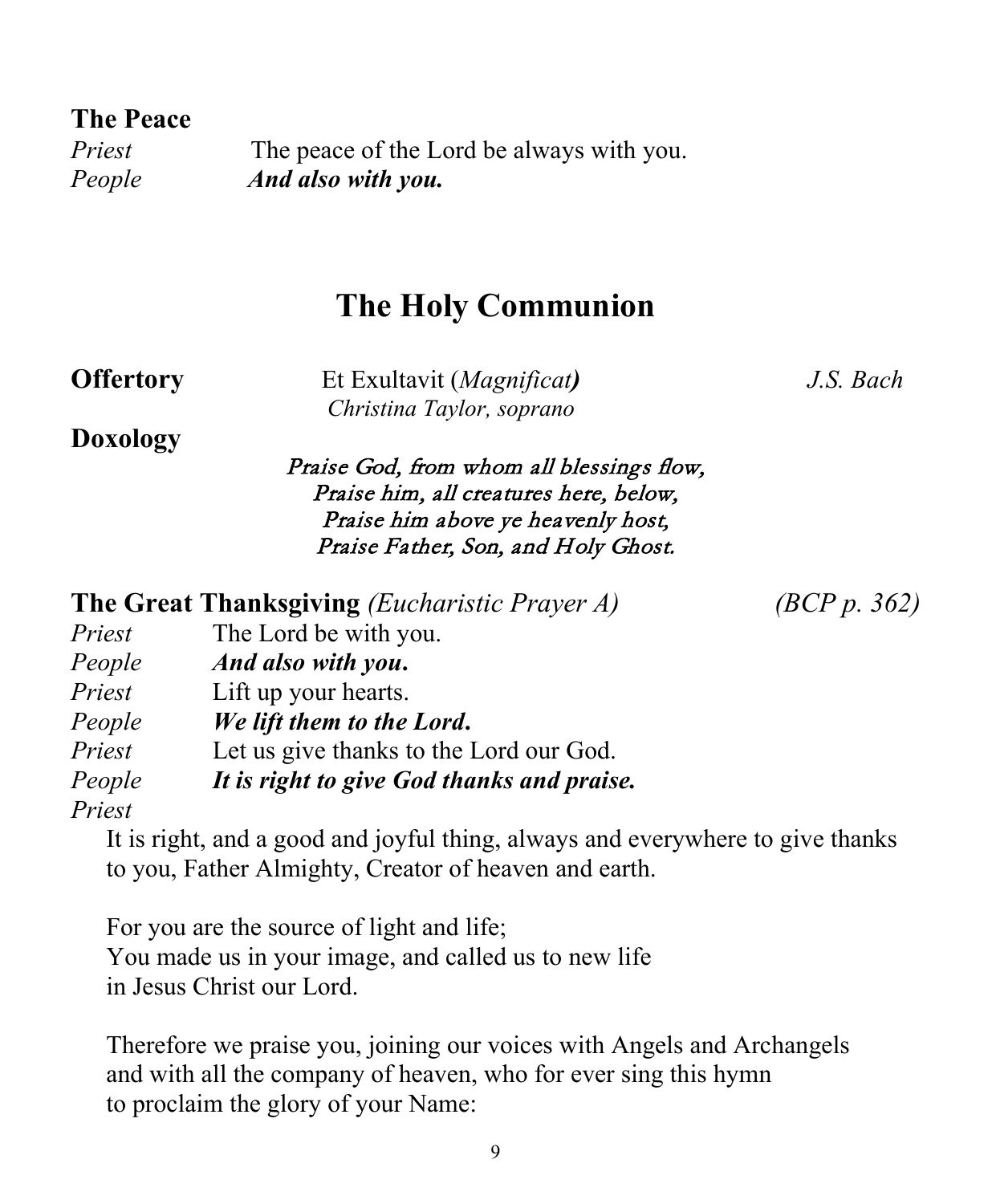#### **Sanctus S-129 Robert Powell**

*Holy, holy, holy Lord, God of power and might, heaven and earth are full of your glory. Hosanna in the highest. Blessed is he who comes in the name of the Lord. Hosanna in the highest***.** 

#### *Priest*

Holy and gracious Father: In your infinite love you made us for yourself; and, when we had fallen into sin and become subject to evil and death, you, in your mercy, sent Jesus Christ, your only and eternal Son, to share our human nature, to live and die as one of us, to reconcile us to you, the God and Father of all. He stretched out his arms upon the cross, and offered himself in obedience to your will, a perfect sacrifice for the whole world.

On the night he was handed over to suffering and death, our Lord Jesus Christ took bread; and when he had given thanks to you, he broke it, and gave it to his disciples, and said, "Take, eat: This is my Body, which is given for you. Do this for the remembrance of me."

After supper he took the cup of wine;

and when he had given thanks, he gave it to them, and said, "Drink this, all of you: This is my Blood of the new Covenant, which is shed for you and for many for the forgiveness of sins. Whenever you drink it, do this for the remembrance of me."

Therefore we proclaim the mystery of faith: *Christ has died. Christ is risen. Christ will come again***.**

We celebrate the memorial of our redemption, O Father, in this sacrifice of praise and thanksgiving.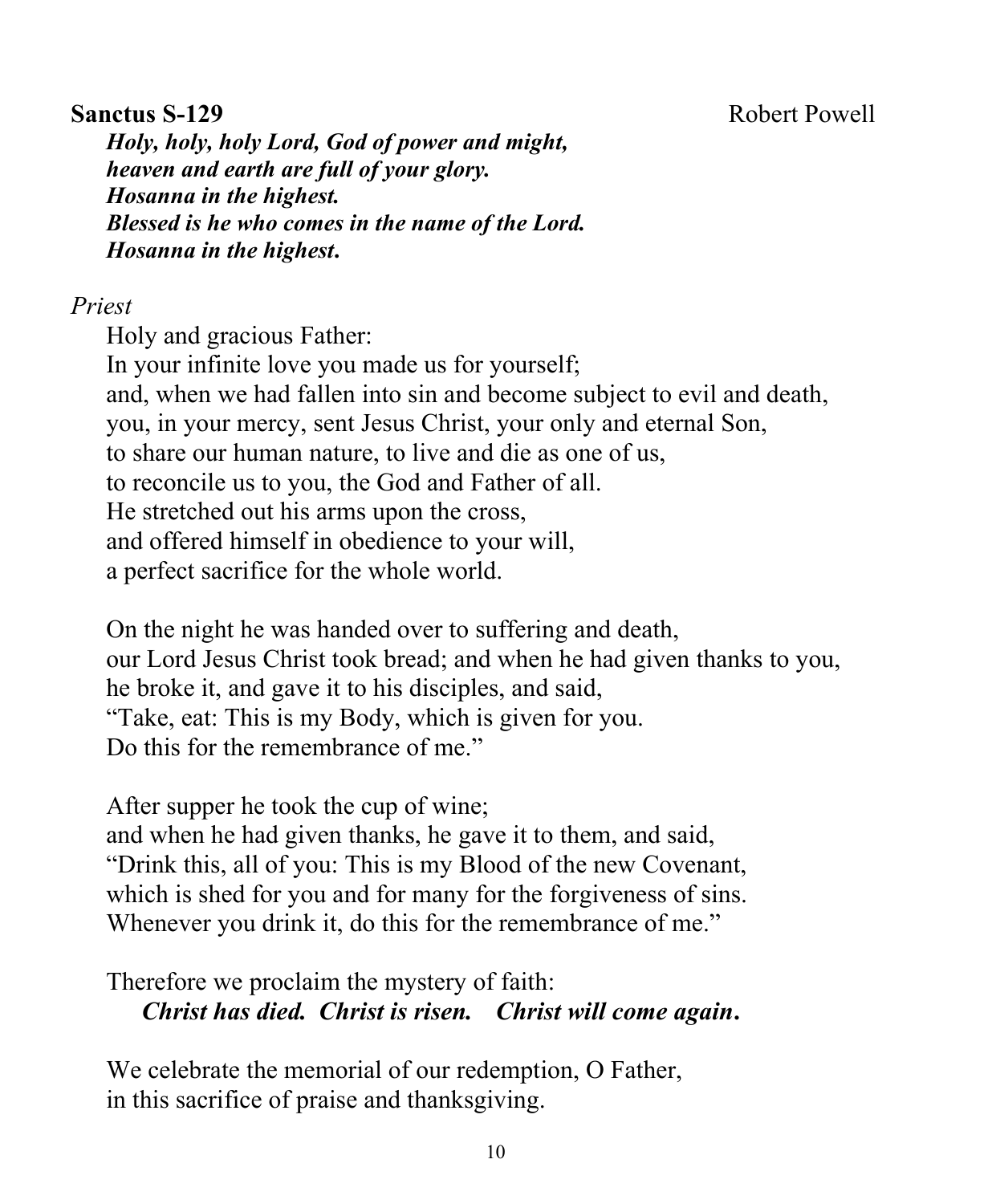Recalling his death, resurrection, and ascension, we offer you these gifts. Sanctify them by your Holy Spirit to be for your people the Body and Blood of your Son, the holy food and drink of new and unending life in him. Sanctify us also that we may faithfully receive this holy Sacrament, and serve you in unity, constancy, and peace; and at the last day bring us with all your saints into the joy of your eternal kingdom.

All this we ask through your Son Jesus Christ. By him, and with him, and in him, in the unity of the Holy Spirit all honor and glory is yours, Almighty Father, now and for ever. *AMEN***.**

### **The Lord's Prayer**

And now, as our Savior Christ has taught us, we are bold to say

*Our Father, who art in heaven, hallowed be thy Name, thy kingdom come, thy will be done, on earth as it is in heaven. Give us this day our daily bread. And forgive us our trespasses, as we forgive those who trespass against us. And lead us not into temptation, but deliver us from evil. For thine is the kingdom, and the power, and the glory, for ever and ever. Amen.*

# **The Breaking of the Bread**

#### **8:30 a.m.**

| Priest  | Christ our Passover is sacrificed for us |
|---------|------------------------------------------|
| People: | Therefore let us keep the feast.         |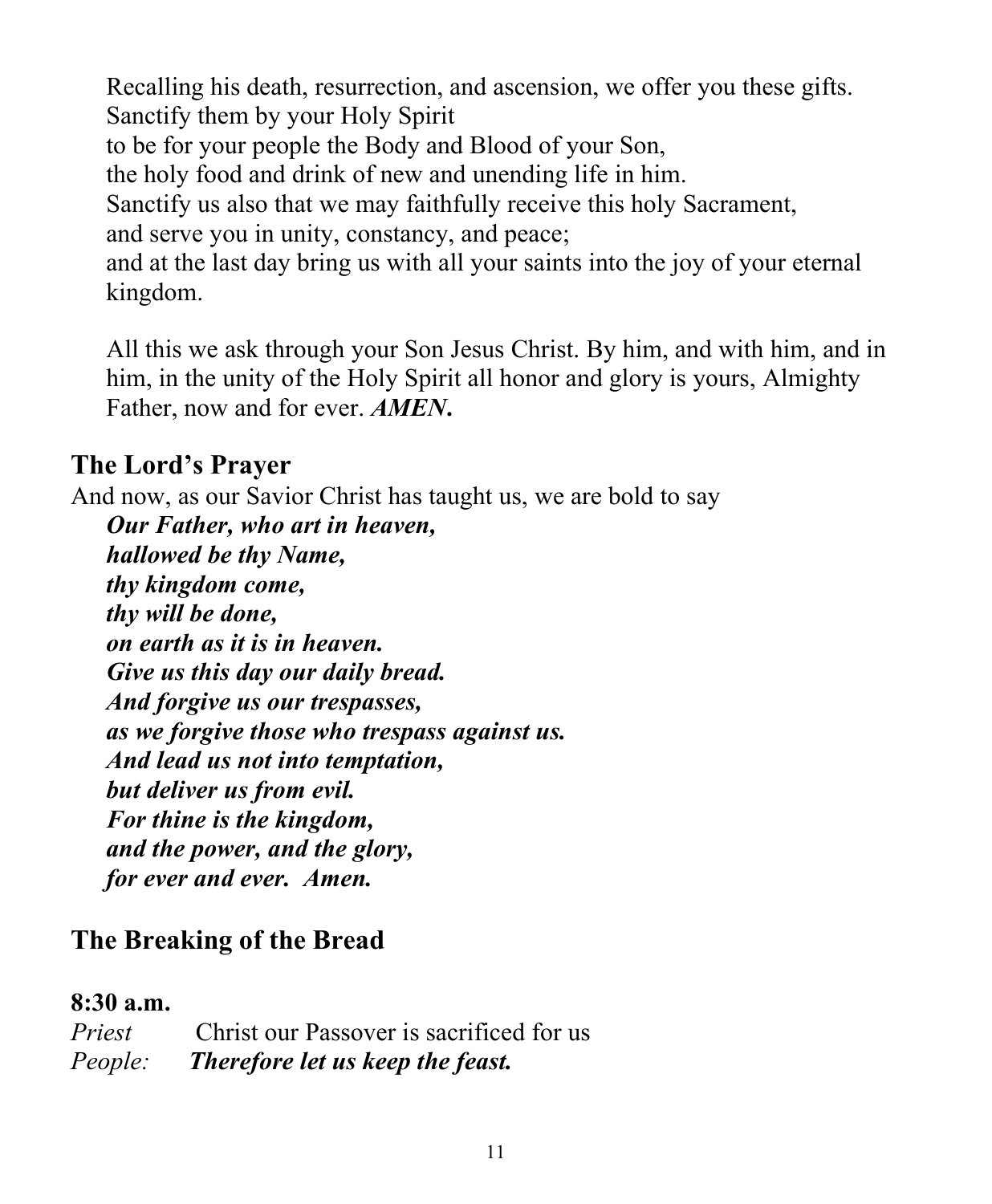# **10:00 a.m. Fraction Anthem**<br>The disciples knew the Lord Jesus



#### **Ministration of Communion**

*Priest* The Gifts of God for the People of God.

#### *All are welcome to receive Communion.*

*This is the table, not of the Church, but of the Lord. Come, you who have much faith and you who have little, you who have been here often and you who have not been here long, you who have tried to follow and you who have failed. Come, because it is the Lord who invites you. It is his will that those who want him can meet him here.*

# **Prayer of Thanksgiving**

*Priest* Let us pray.

*Priest and People*

*God of abundance, you have fed us with the bread of life and cup of salvation; you have united us with Christ and one another; and you have made us one with all your people in heaven and on earth. Now send us forth in the power of your Spirit, that we may proclaim your redeeming love to the world and continue forever in the risen life of Christ our Savior. Amen.*

## **The Blessing**

| $Hymn$ 493           | O For a Thousand Tongues to Sing | Azmon |
|----------------------|----------------------------------|-------|
| <b>The Dismissal</b> |                                  |       |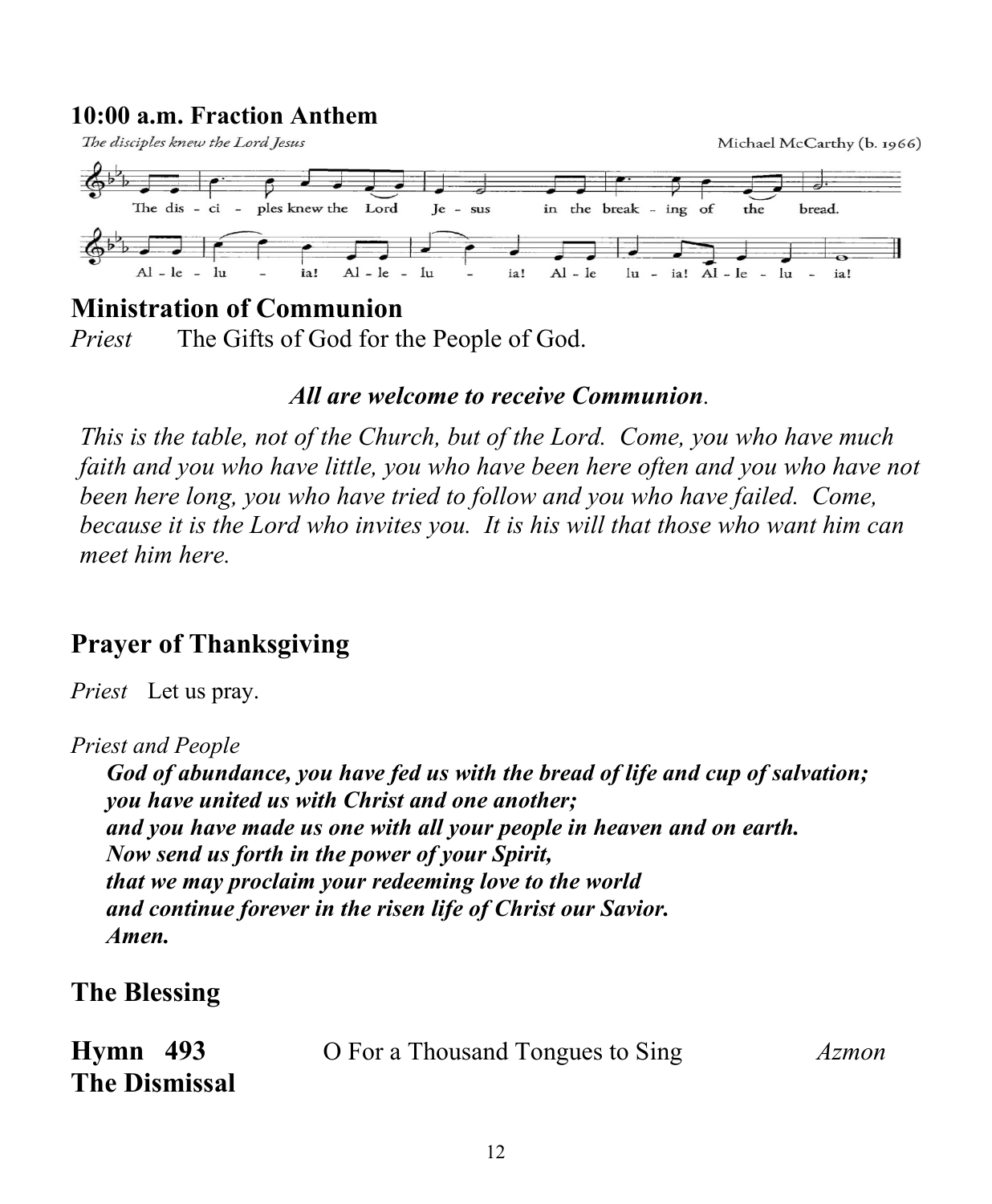*Priest* Go in peace to love and serve the Lord *People Thanks be to God.* 

**Postlude** This Day **Bob Chilcott** 

## *Please remain seated for the postlude.* **PRAYER LIST**

Please keep the following in your daily prayers.

**Pray for our church:** For Justin, archbishop of Canterbury, for Michael, presiding bishop, DeDe, our bishop, Glenn, our priest. Pray for our Vestry.

**For Parishes in our Diocese:** We pray for Trinity Episcopal Church in Seneca Falls and their priest, the Rev. Brad Benson and the people of the Episcopal Church of the Epiphany in Sherburne.

**For our Companion Diocese of El Salvador:** we pray for all sister parish relationships between congregations in El Salvador and congregations in Central New York.

**The Episcopal Church**: we pray for the people of the Diocese of the Virgin Islands and their bishop, the Rt. Rev. Edward Ambrose Gumbs.

**In the Anglican Communion**: we pray for the people of the Province of the Episcopal Church of South Sudan and their prime bishop, the Most Rev. Justin Badi Arama.

**Pray for those with special needs:** Ginny Nolan, Mary Lou Faust, Peter, Nancy Campbell, Michelle, Jeremy & Kristen, Virginia Chatterton, Bernice Georges, Kathy and Chucky, Lawrence, Milton Fortner, Rayleen, Patty Bloomer, Nelson Pereira, Michelle Dean, Carol Vanuga, Diane Robinson and Jeff and Nicole.

**Pray for those with continuing needs:** Shawn Kaiser, Jessica, Nancy Pille, Jon Walz Koeppel and Heavenly.

**Pray for those celebrating birthdays this week:** Steve Miller, Jo May Ives and Bruce Parmelee.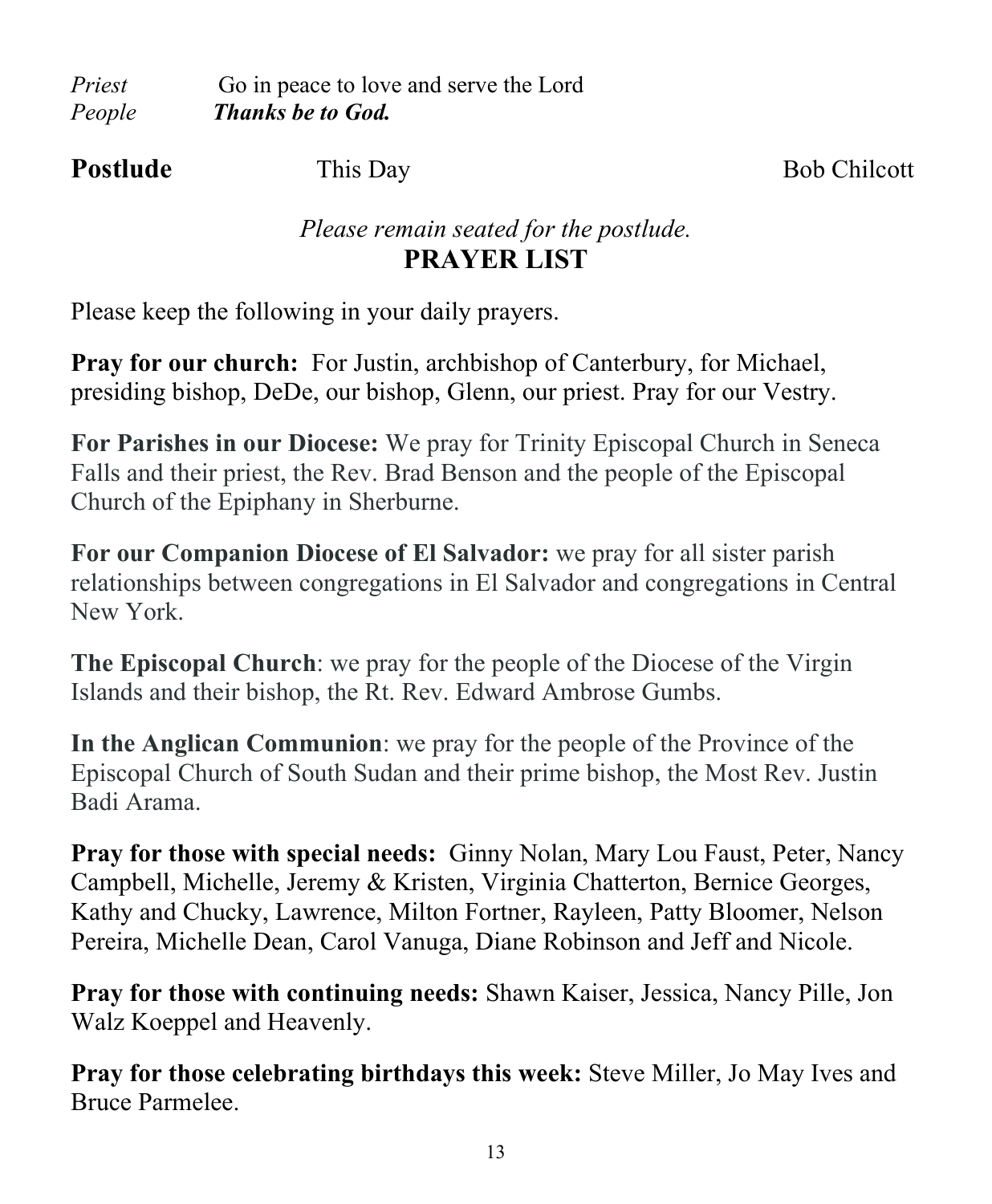**Pray for those celebrating anniversaries:** Debra and Robert Howe, Susan and Christopher Hanes and Edris Boyll-Kuzia and Bob Kuzia. For all graduates: Finbarr Huff, Peter Hanes.

**Pray for all who govern:** Joe, our president, Kathy, our governor, Jason, our county executive and Jared, our mayor.

**Pray for members, loved ones, and their families in the military:** Kurt Albaugh, Laura & Nick Carter, Darlene Croston, Colin Davis, Wendy Finley, David Komar, Joshua Loch, Marshall Cohen, Ben Sherwood Evans and Seth Thomas.

**Pray for those who have died.** Samantha McMullen, Yuli Wexler, Catherine Gazda, David Patterson Jr, Tait Robertson, Dr. John Robertson & Jean Tait Robertson and Marjorie Tait.

# **ANNOUNCEMENTS**

 **LIVE STREAM:** *Sunday June 19, 2022 at 10 a.m.*

# *YouTube: [bit.ly/trinitybinghamton](https://www.youtube.com/c/TrinityMemorialEpiscopalChurch)*

# **Calendar**

- Sunday, June 19 8:30 am Holy Eucharist
- Sunday, June 19 10:30am In Person Eucharist Fr. Glenn
- Sunday, June  $19 \t 11:30$ am Canteen Lunch Gym Doors
- Monday, June 20 5:30pm Summer Savoyards
- Tuesday, June 21 5:30pm Summer Savoyards
- Wednesday, June 22 5:30pm Summer Savoyards
- Thursday, June 23 5:30pm Summer Savoyards
- Thursday, June 23 7:00pm Pickleball- Gym
- Friday, June 24 5:30pm Summer Savoyards
	-
- Saturday, June 25 9:00am Starting from the Bottom